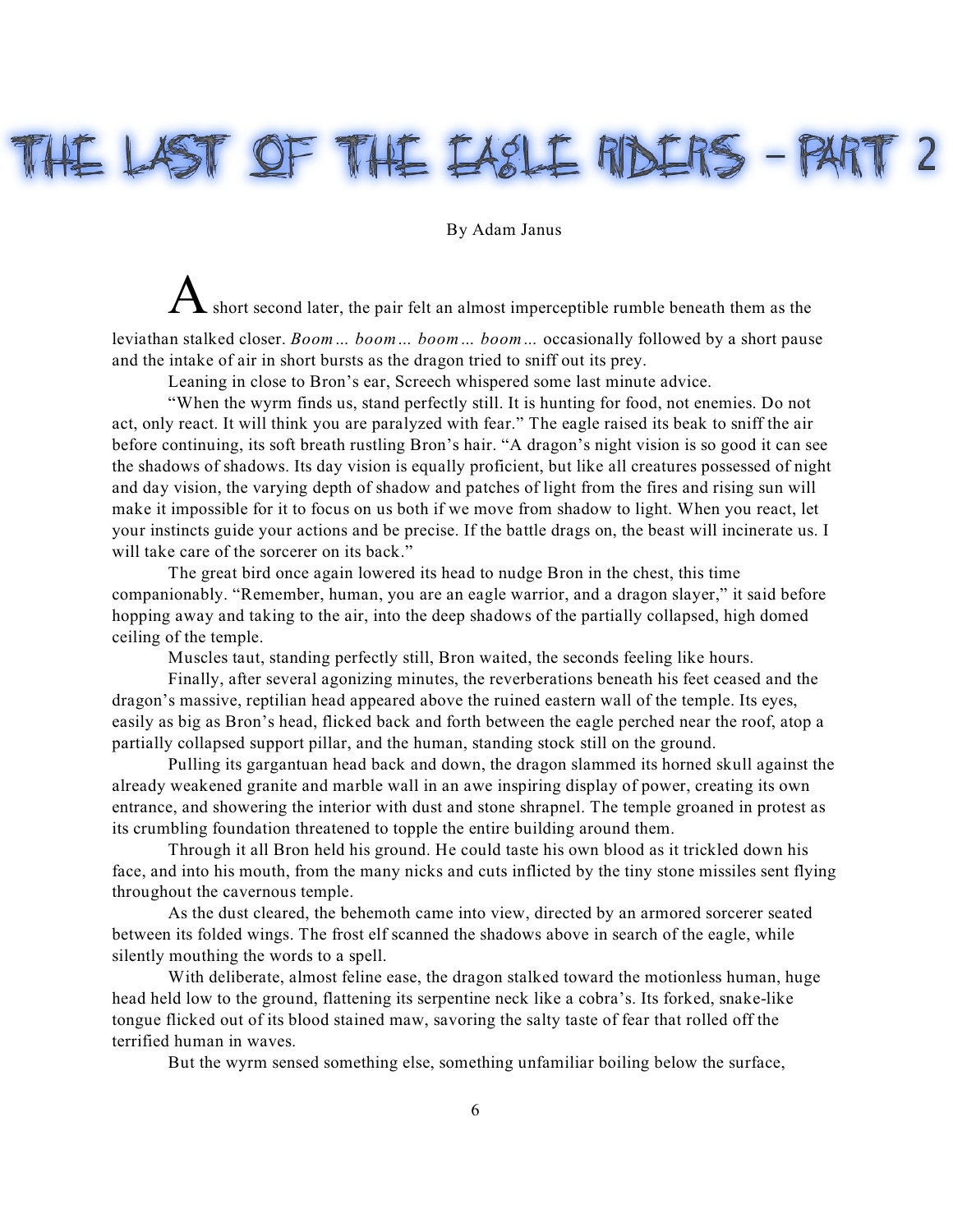permeating and mingling with the fear. Curious, the dragon flicked its tongue toward the human again, not noticing the deadly intent burning in its prey's eyes.

As the leviathan's tongue flicked mere inches from Bron's chest, close enough for him to smell rotten meat and sulfur on its breath, he reacted.

His sword arm sped by revulsion and adrenaline, he sliced through the dragon's forked appendage like it was hot butter. The severed slab of meat fell to the floor with a wet plop.

Surprised by this sudden burst of violence, the dragon pulled its head back as its mouth filled with blood.

Bron acted on pure instinct, bellowing in defiance as he stepped below the beast's rising head and swung his sword upward, from right to left. Sparks flew as the razor edge of his ancient blade cut through the scales of the dragon's neck, neatly slicing through the soft flesh beneath, severing veins and laying open the creature's wind pipe. Blood and noxious fluids flowed from the gaping wound, igniting as they rolled across the floor like liquid fire.

Unable to draw breath or breathe fire, the desperate, injured dragon slammed its head back down in an attempt to crush the puny human.

But Bron had already stepped aside. Drawing his sword over his head, the eagle warrior hacked down on the dying behemoth's exposed neck, cutting through scales and bone. His blade passed clean through, ringing on the stone floor. He cut an inch deep into the granite, numbing his arms to the shoulder.

The wyrm's tail lashed in a final death twitch, bringing down another section of the exterior wall, further compromising the temple's already crumbling structure.

As Bron's first stroke fell, the eagle leaped from its perch. First flying around the high domed ceiling, passing in and out of shadow, hoping to disorient the dragon's sorcerous rider, before folding its wings in and taking a nose dive directly at the warlock.

Finishing his incantation, the frost elf cast a black bolt of energy directly at the speeding eagle. Dipping its head, the raptor passed beneath the bolt, feeling the searing heat along its back.

Before the spell caster could ready a defense, Screech was on him. As Bron's final stroke fell, the eagle slammed into its unfortunate target. Iron shod talons punctured the mage's breast plate and skull, killing him instantly and tearing his broken body free of the harness that held him securely to the dragon's back.

As quickly as the fight had started, it was over.

Bron stared at the dragon's lifeless body through a blood red haze, as he pulled his sword free from the stone floor. Battle madness and blood lust began to fade, replaced by the pain of his forgotten injuries and a throbbing in his head from adrenaline hangover.

Wasting no time, the eagle unceremoniously dropped the limp frost elf corpse to the floor and hastened to Bron's side.

"We have to take to the air now," stressed the bird. "The wyrms are aware of their brethren's demise. They have sensed their clutch mate's mental death howl."

Grabbing the pommel of the saddle, Bron painfully swung upon the eagle's back, instinctively grabbing for the absent retainer straps, ripped from the saddle and still connected to Screech's previous, unfortunate rider.

"Keep your feet firmly in the stirrups, hold on tightly with your legs and anticipate my movements," instructed the bird. "Recall your bareback training. I will not let you fall."

Nimbly hopping on the dead dragon's back for a launching point, the raptor spread its wings and did one final lap around the ruined building, picking up speed before shooting out through the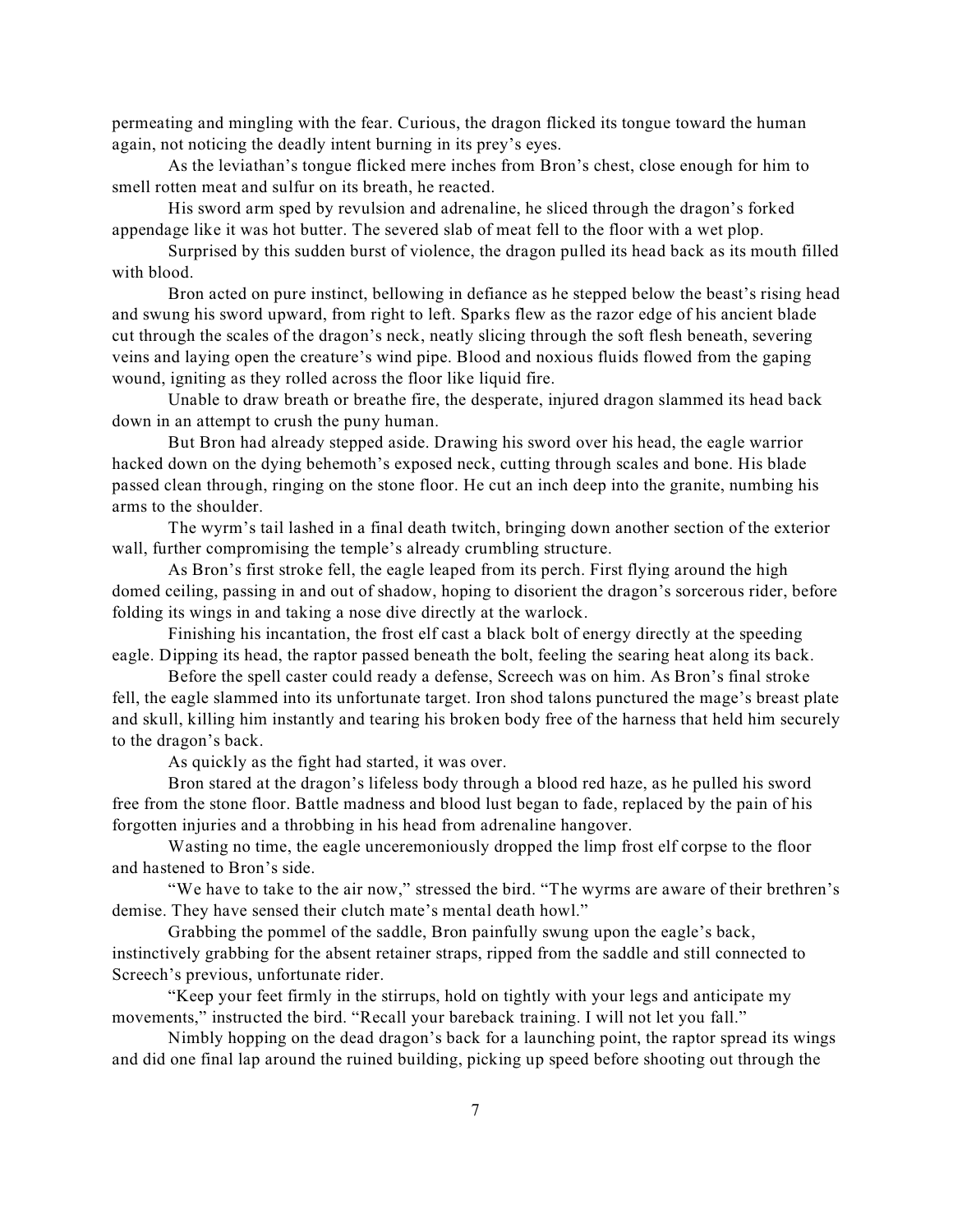gaping hole in the roof.

"What do you plan to do?" asked Bron as they ascended into the smoky haze that obscured the dim light of dawn. "Fly right into the maws of several waiting dragons?"

"I intend to accomplish our original objective, to wreak havoc and cause chaos among the invaders' ranks," answered the eagle gruffly. "If we can distract them long enough to allow even one refugee to flee and seek aid, then our deaths will not be in vain."

Once again the heat of shame colored Bron's soot and gore covered face. He noticed the dragons had widened their circle around the city, surveying the surrounding countryside, searching for escapees.

Two behemoths spiraled down over the ruined temple of Trinia, investigating the cause of death to one of their own, while another broke away to pursue the eagle and rider now speeding their way northwest.

Bron tried, without success, not to look down at the burning city, its citizens lying dead and dying in the streets. Pockets of resistance still remained, but few and far between. Mounted invaders atop their saber-toothed white bear mounts pointed to the skies in his direction. His will almost quavered again as he tore his horrified gaze from the carnage below to focus on the dragon racing across the sky to intercept the fleeing pair.

Unable to utilize its fiery breath at high speeds, for fear of incinerating itself, the leviathan aimed to smash directly into the smaller, more fragile eagle.

At the last possible second, Screech banked its wings, rising just enough for the winged giant to pass beneath them. The eagle then went into a nose dive, descending on the lumbering dragon from behind before it could turn, and landing directly between the leviathan's outstretched wings. Screech's iron shod talons sunk into the wyrm's hapless rider, pinning the frost elf sorcerer face down to its back.

Bron leaned forward and slashed down with his sword. He felt his weapon grind off the beast's spine as his slashing blade opened a gaping wound on the dragon's back, which quickly filled and spilled over with blood.

Roaring in pain, its movements becoming uncoordinated due to the damage to its spinal cord, the injured wyrm tried bringing its head around on its long neck, huge jaws snapping open and shut.

Bron met the snapping jaws with steel, swinging his sword with two hands, cutting roughly through the creature's bony snout. His blade rang almost lyrically as he withdrew, scraping along teeth and bone.

Disengaging talons with an audible, wet popping sound, Screech once again turned northwest as the grievously injured dragon, its bat-like wings flapping out of sync, tumbled ponderously toward the ground.

"Hold on human," the eagle said over the roar of the wind. Picking up speed, they quickly outdistanced the larger, slower dragons.

Bron held his face up to the cold, moist morning air, his hair flying wildly about his aching head and his eyes watering in the force of rushing air.

The warrior's feeling of invigoration was short lived though, as he saw the smoking ruins of the farms and homesteads outside the city proper. Rage once again welled up inside him, as they raced closer to the frost elf royalty and military command, their silken black banners, bearing the red moon insignia, flapping in the wind.

Unchallenged, they gazed down on their conquest from the foothills that overlooked Raven's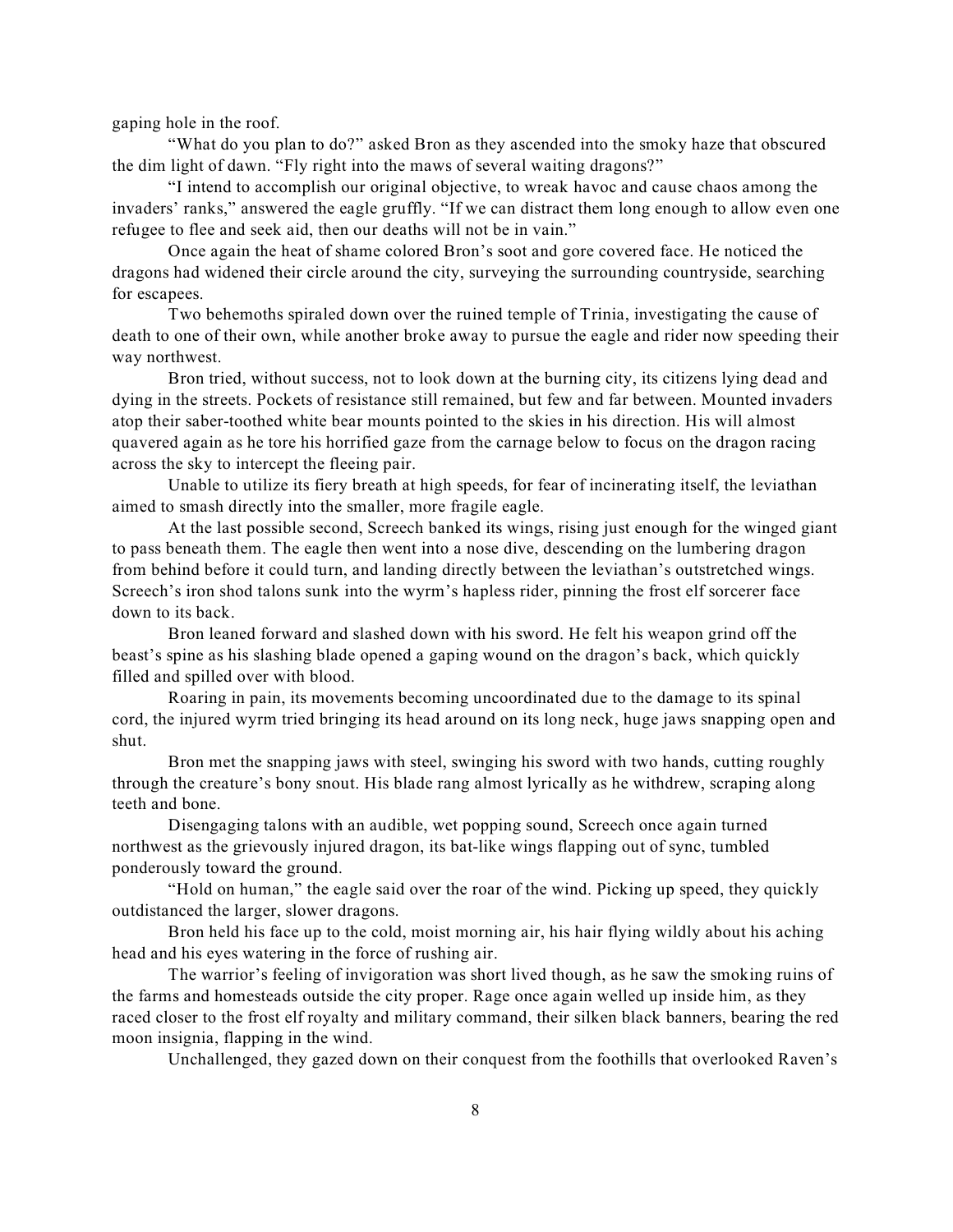valley.

\* \* \*

Aganariel Timbor felt invincible, seated high atop his black wooly mammoth mount, surrounded by his personal bodyguard of axmen and war sorcerers, casually looking down on the ruined human city of Ravenholt, as his elven reavers raped and pillaged at will.

Shielding his light-sensitive eyes from the rising sun, Agnariel noted a pair of dragons break from formation and swoop down on the eastern quarter of the city.

Looking to his hooded personal sorcerer, who stood behind him on the platform built over the mammoth's back, the frost elf king impatiently nodded his head in the dragons' direction.

Unlike the sorcerous dragon riders, who where armed and armored in traditional frost blue, Timborian magic users stood out, preferring to wear flowing, blood red robes trimmed in black. The sorcerer bowed before replying to Agnariel's unspoken question.

"I have sensed the loss of another wyrm my lord," answered the spellcaster. His eyes down, he didn't notice the fleeting look of annoyance flash across his lord's pale, frost blue face.

Before Agnariel could ask his next question, the answer shot up through the smoke in the form of eagle and rider.

All watched eagerly as another dragon broke formation to engage the renegade eagle, confident that the giant reptile would rend the bird to shreds, ending any resistance.

They watched the eagle dodge the dragon's clumsy attack, then turn on the offensive. Sparks flew as the eagle warrior's blade made contact with dragon scales once, and then again. A collective gasp of disbelief escaped their lips as the raptor disengaged itself from the injured beast, and headed directly at them.

"The human must be mad or suicidal my lord, surely he does not intend …" The sorcerer never finished the thought as Agnariel lost his composure and backhanded the stammering elf across the face, sending him flying off the platform to the ground below.

Fists clenching and unclenching in frustration, Lord Timbor screamed down at his battle sorcerers. "I have lost half my dragons this day, and you make feeble excuses!" Spittle flew from his mouth as he vented his insane fury on the assembled spellcasters. "Your warlocks have flown six dragons into oblivion!"

Tagnariel Timbor, Lord Timbor's general and younger cousin, as well as Agnariel's chief rival for the frost elf throne, shouted a warning to his king from his own wooly mammoth mount. "Agnar, you need to dismount now!" He pointed at the feathered missile and its human rider bearing down on them, leaving the slower, pursuing dragons far behind. Tagnariel then turned to his archers and battle mages. "Archers, fire at will; sorcerers, prepare defensive spells, protect your king!"

Glancing sidelong at his rival, angry at the use of his childhood nickname instead of proper title, Agnariel drew his curved sword and faced the hurtling eagle. His confidence grew as he felt protective magic begin to ripple around him.

"You would like that, wouldn't you *cousin?*" The king muttered aloud, spitting the word *cousin* as if it tasted bad. "For my people to see me leap out of danger's way in some undignified manner. Not this day, Tag. You will not steal my thunder. Today I carve my niche in history."

\* \* \*